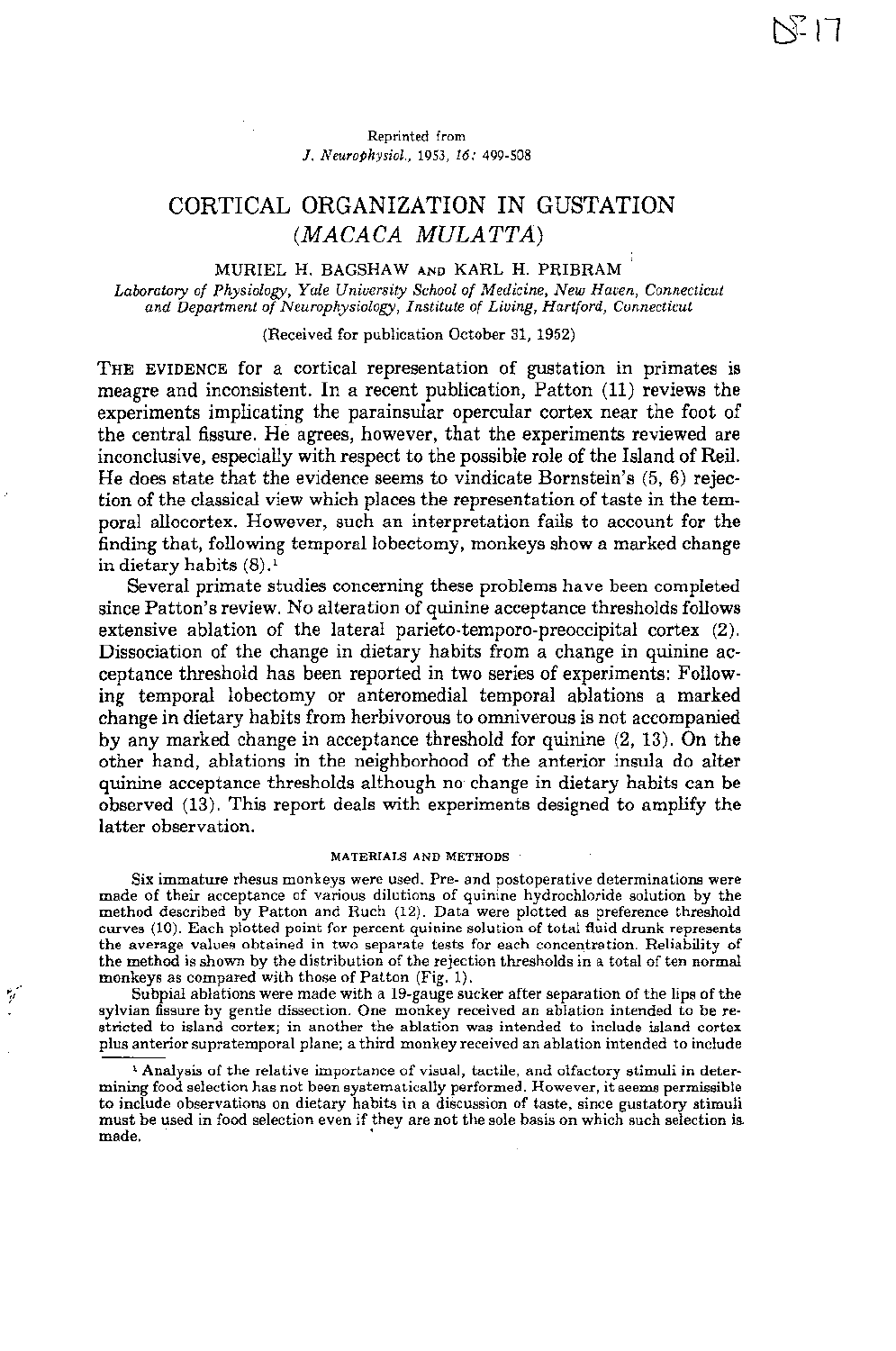

#### REJECTION THRESHOLD. MG. % QUININE

FIG. 1. Comparison of rejection thresholds for ten normal monkeys, represented on right, with those obtained by Patton (10), represented on left. Numbers in bars refer to concentration of solution of quinine hydrochloride.

only insula and operculum. The other three animals were given ablations including insular, opercular, and anterior supratemporal cortex. After completion of the testing program, all animals were sacrificed, their brains perfused with saline and formalin, fixed, dehydrated in alcohols, imbedded in celloidin and serially sectioned. Nissl preparations were made; from them the lesions were reconstructed and thalamic degeneration described. The lesion in one of the brains with the more extensive ablations was found to invade the internal capsule deeply; despite a severe ageusia, this animal is therefore not included in the report.

### RESULTS

Lesions restricted to the cortex of the Island of Rei! or to this cortex plus that of the anterior supratemporal plane resulted in no change of acceptance threshold to quinine (Figs. 2, 3). Partial ablations of island cortex and ante-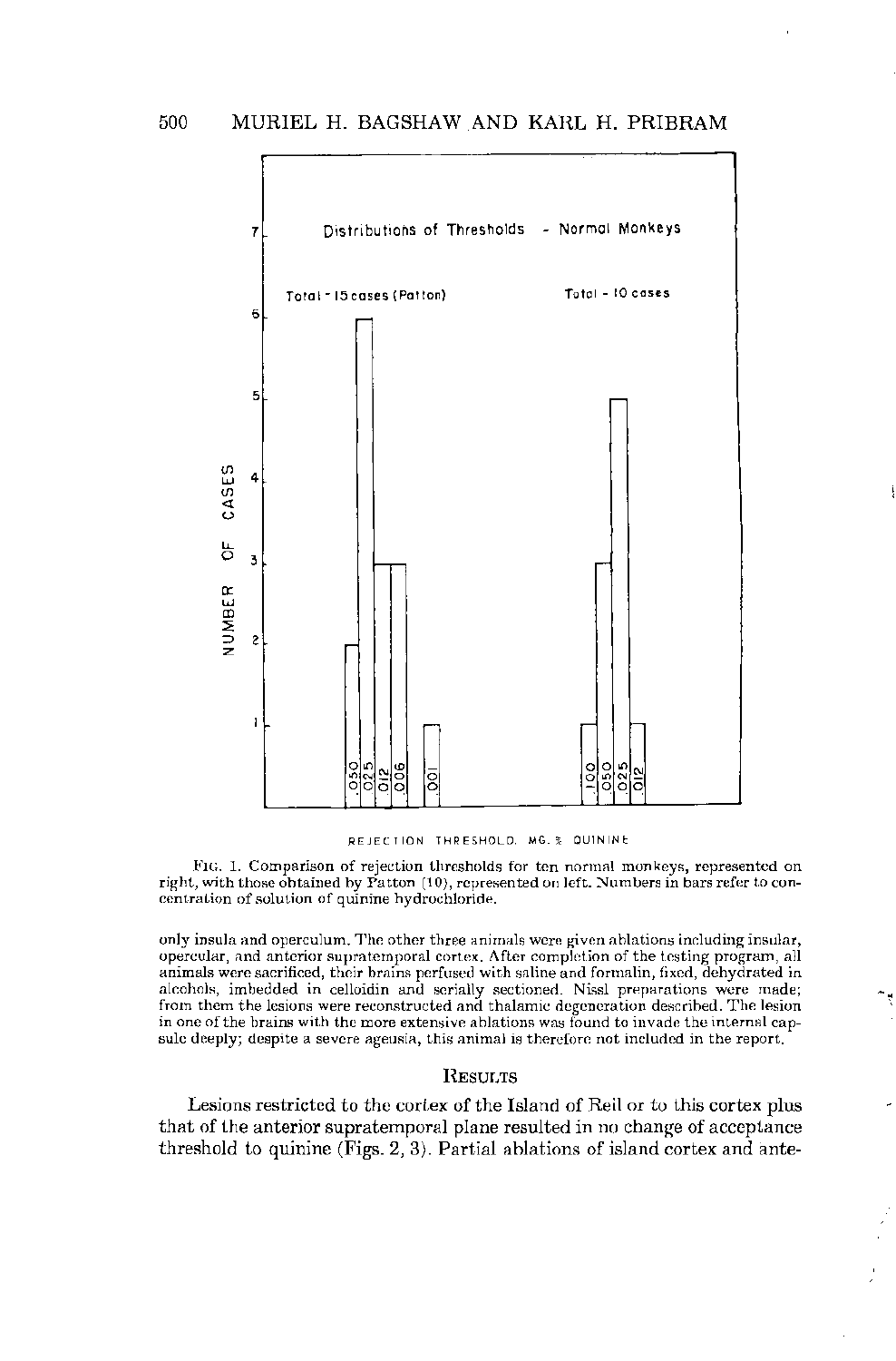

 $\mathbf{1}$ 

FIG. 2. A: Representation of brain of monkey with ablation of cortex of Island of Rei!. Reconstruction of superficial lesion, involvement of operculum and supratemporal plane, and island appear on left. On right representative cross sections through lesion and through thalamus show depth of ablation and involvement of thalamic projections. Black indicates lesion on reconstruction; dashed lines, outline of island. Retrograde degeneration in thalamus is shown in black. On cross sections through lesion, cortex appears in black and lesion is indicated by dashes. Gustatory preference threshold curves for this animal shown in Fig. 3A. B: Representation of brain of monkey with ablation of cortex of Island of Rei! and of anterior supratemporal plane. Reconstructions and representative cross sections as in A. Gustatory preference threshold curves for this animal shown in Fig. 3B.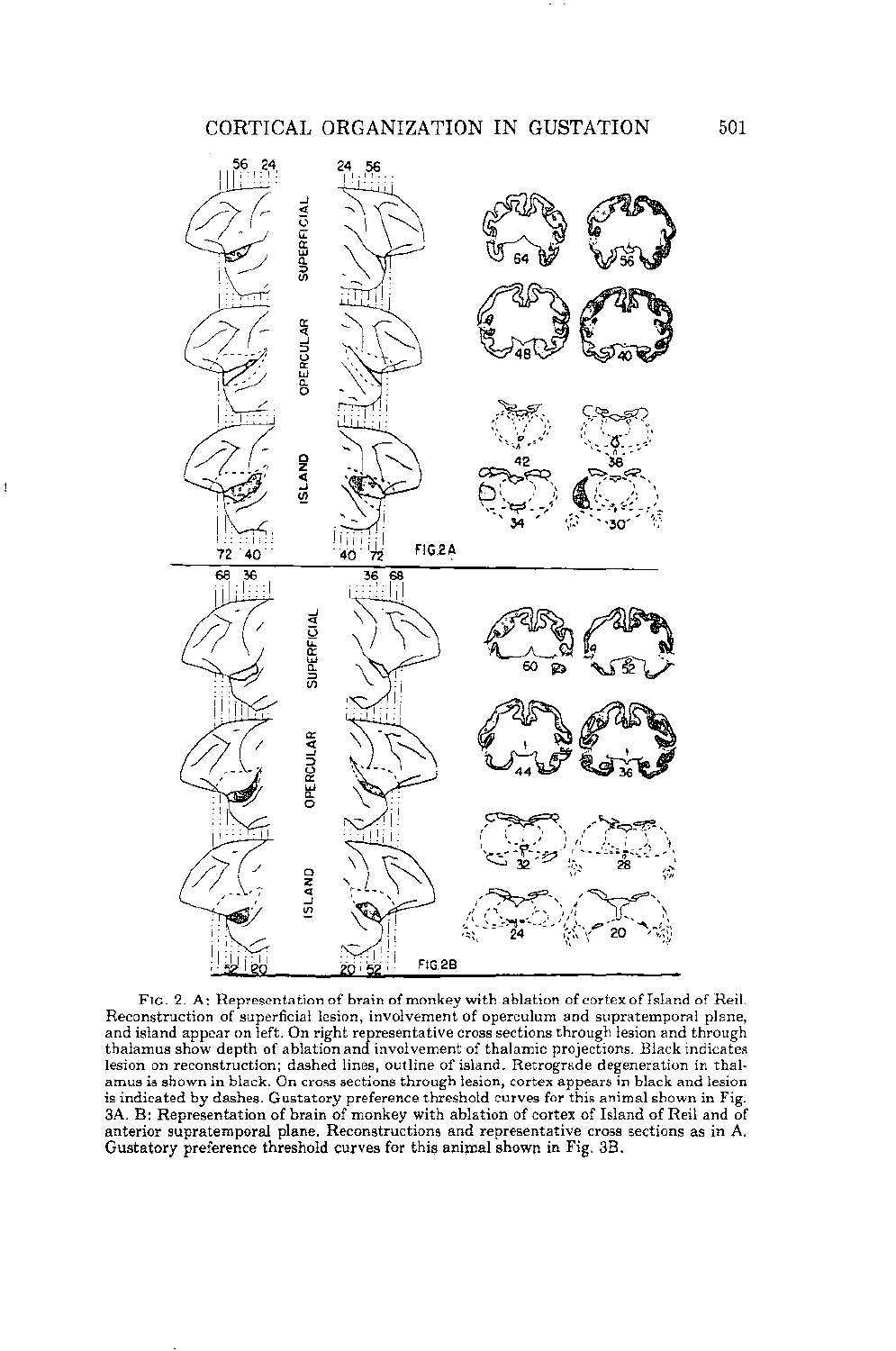# 502 MURIEL H. BAGSHAW AND KARL H. PRIBRAM

rior supratemporal plane plus operculum resulted in marked (above 30 per cent acceptance at 0.05 g. per cent quinine hydrochloride solution) and prolonged (3-6 months) ageusia (Figs. 4, 5). An ablation which included portions of island and opercular cortex with only minimal invasion of the supratemporal plane resulted in a moderate (above 30 per cent acceptance at .0125 g. per cent quinine hydrochloride solution), though sustained (2 months) ageusia (Figs. 6, 7).

Retrograde degeneration was present in the n. medialis ventralis of the thalamus in all brains, thus linking the projection of this nucleus to the anterior portions of the Island of Reil.<sup>2</sup> In addition, retrograde degeneration in the n. ventralis posteromedialis (arcuate) was present in the brains of all animals which had shown an ageusia. This supports previous findings (7, 10, 18) that the projection of this nucleus terminates in the frontal operculum. Where anterior supratemporal plane had been resected, degeneration was found in the nucleus limitans of the medial pulvinar.

# **DISCUSSION**

Ablations limited to the anterior portion of the Island of Reil and anterior supratemporal plane, or to the operculum (10), are insufficient to produce ageusia. Only combined removals of cortex from the anterior part of the island and operculum alter a monkey's quinine acceptance threshold. Extension of the lesion to involve additional cortex in the anterior supratemporal plane produces a marked and prolonged ageusia. It appears, therefore, that the "primary" cortical representation of taste includes this entire extent of anterior sylvian (opercular, insular, and supratemporal) cortex, with a gustatory "macula" focussed on the junction of the frontal operculum and the anterior insula.

In Patton's animals with opercular lesions, retrograde degeneration in the nucleus ventralis posteromedialis (arcuate) was massive (10). Thus failure of these animals to show ageusia suggests that destruction of this nucleus alone was not the cause of the ageusia reported by Blum et  $al.$  (3) in their thalamic taste studies. The present experiments implicate all nuclei located near the midline and surrounding (but not including) the n. centromedianum in gustatory mechanisms.

The "primary" representation of taste defined in this study can be compared to the striate cortex in vision. An animal's ability to perform visual discriminations remains intact if even a small portion of the geniculostriate system is functioning (17). In like manner, ageusia results only when extensive ablations are made of anterior sylvian cortex. As in vision, however, deficits in discrimination are produced by invasion of another cortical sys-

<sup>&</sup>lt;sup>2</sup> This observation conflicts with that of previous reports which have placed this projection to (i) the anterior temporal (10) or (ii) the subcallosal cortex (11). The former finding can be explained by assuming that the projection from the thalamus to the island was interrupted by the anterior temporal ablation which, in order to include the amygdala, extended deep into the hemisphere. The latter finding is a discrepancy which must await further experiments for clarification.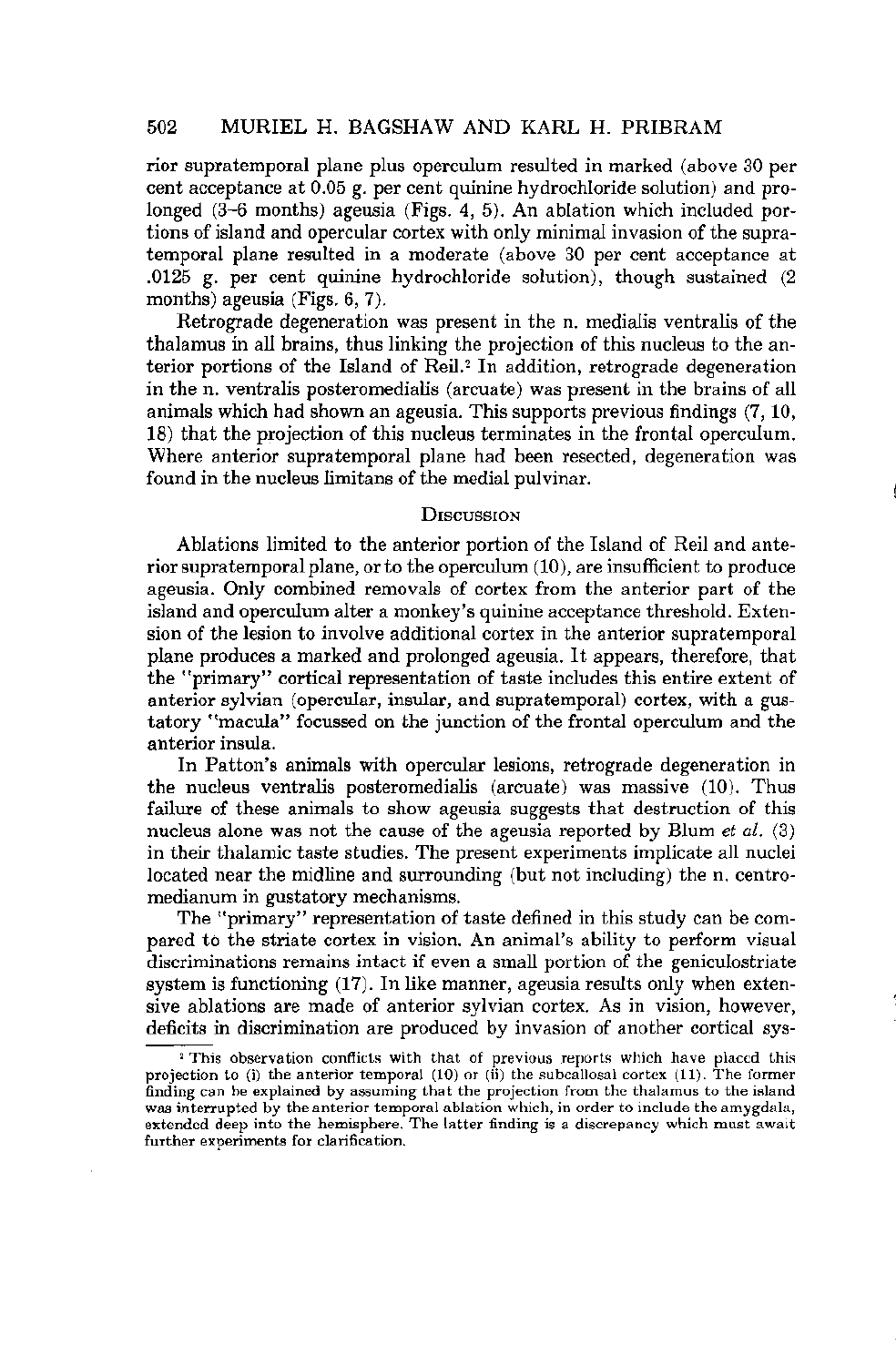

---~- ~~.----------- ----~~ <sup>Q</sup> '-

FIG. 3. A, B: Gustatory preference threshold curves for monkeys with island and island plus supratemporal ablations respectively (Fig. 2A, B). Solid lines indicate preoperative determinations; broken lines, postoperative determinations. Numbers indicate days postoperative.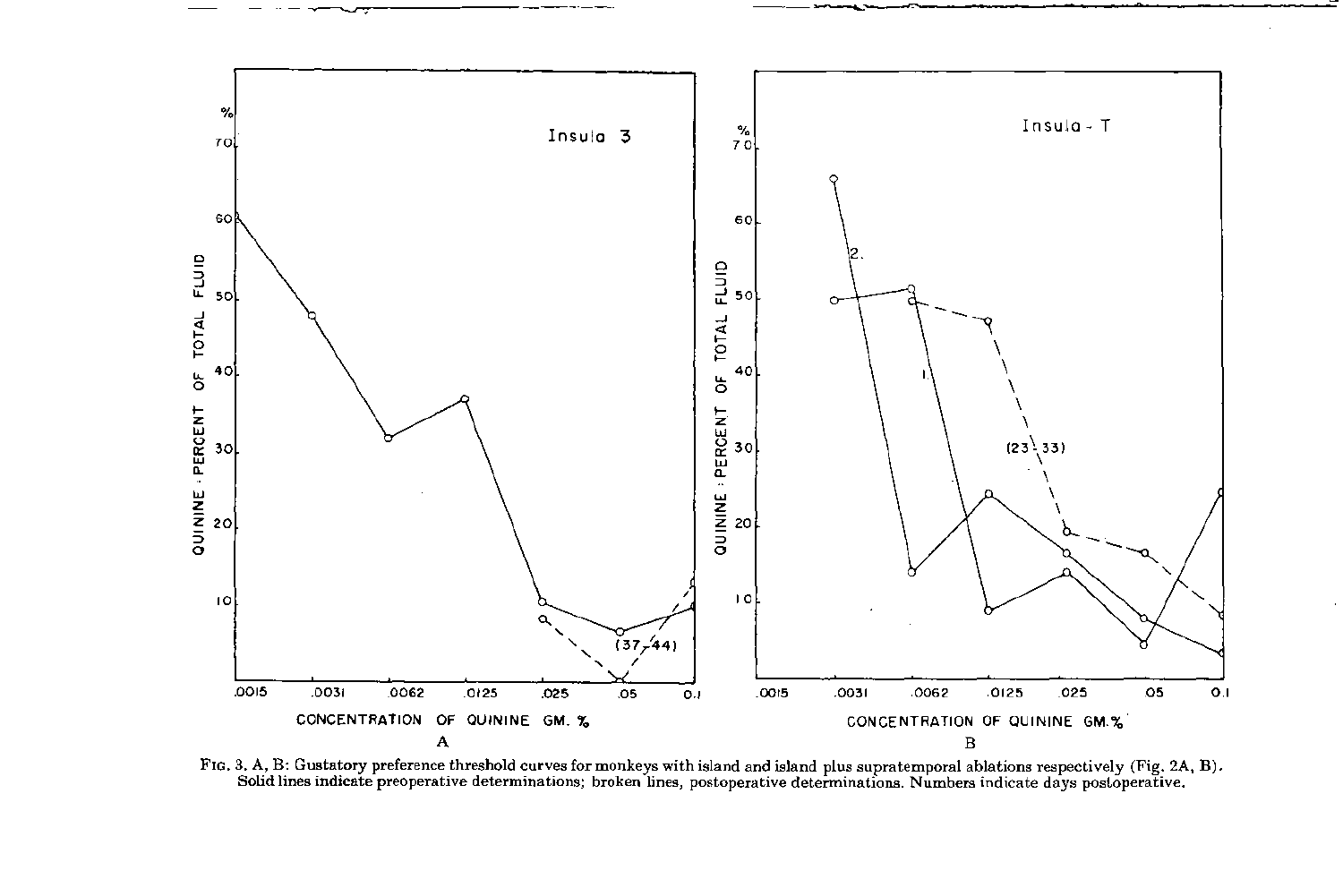ķ



FIG. 4. A, B: Representation of brains of monkeys with extensive ablations of opercular, island and supratemporal cortex. Reconstructions and representative cross sections indicated as in Fig. 2. Gustatory preference threshold curves for these animals appear in Fig. 5A and B respectively.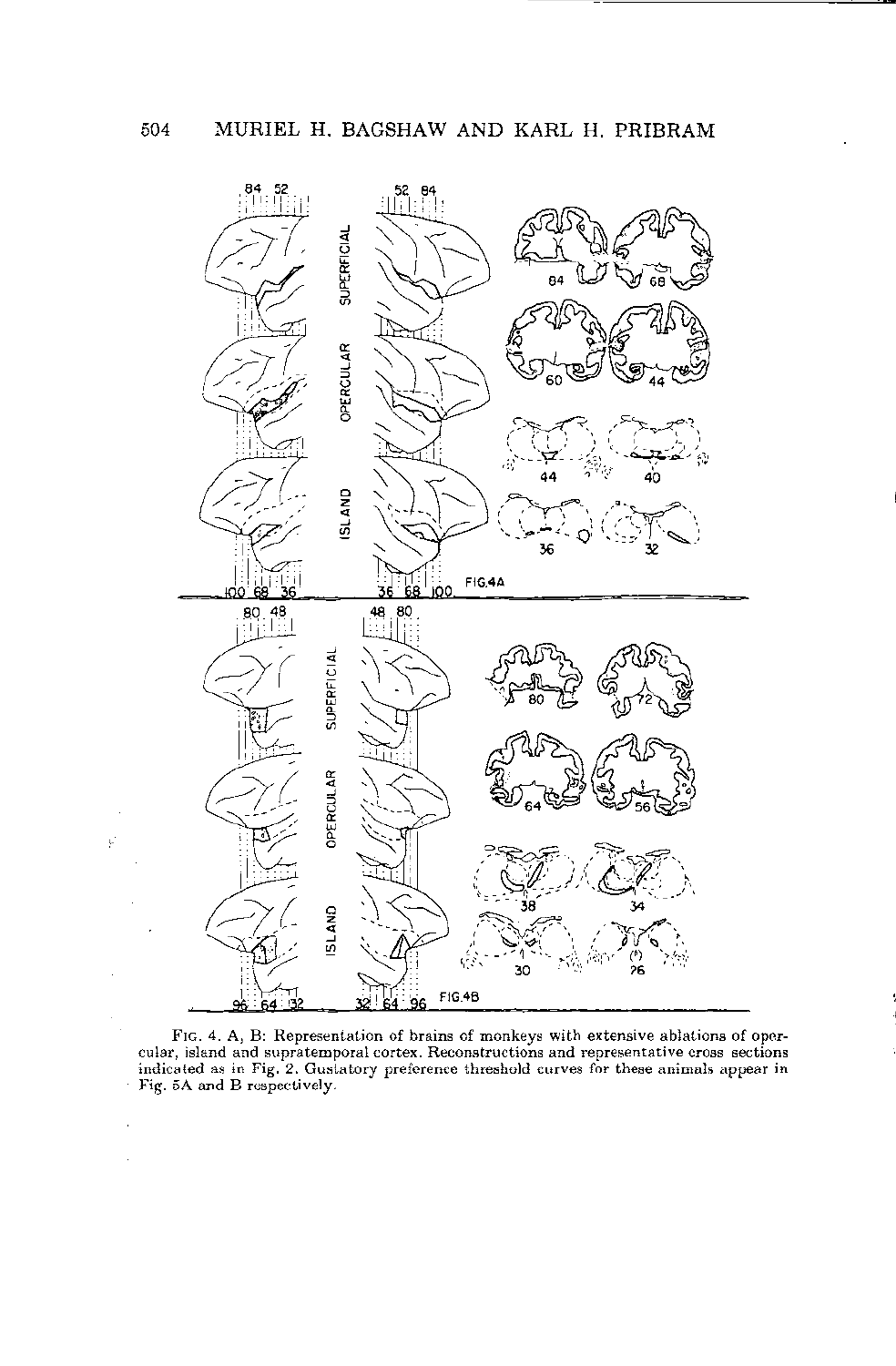

**...... ---".** ~""4A <sup>3</sup> ~,- ," ... (".~

 $\mathcal{L}_{\mathcal{A}}$ 

FIG. 5. A, B: Gustatory preference threshold curves for animals with extensive ablations of cortex of island, operculum and anterior supratemporal plane (Fig. 4A, B). Solid lines indicate preoperative determinations; broken lines, postoperative determinations. Numbers indicate days postoperative.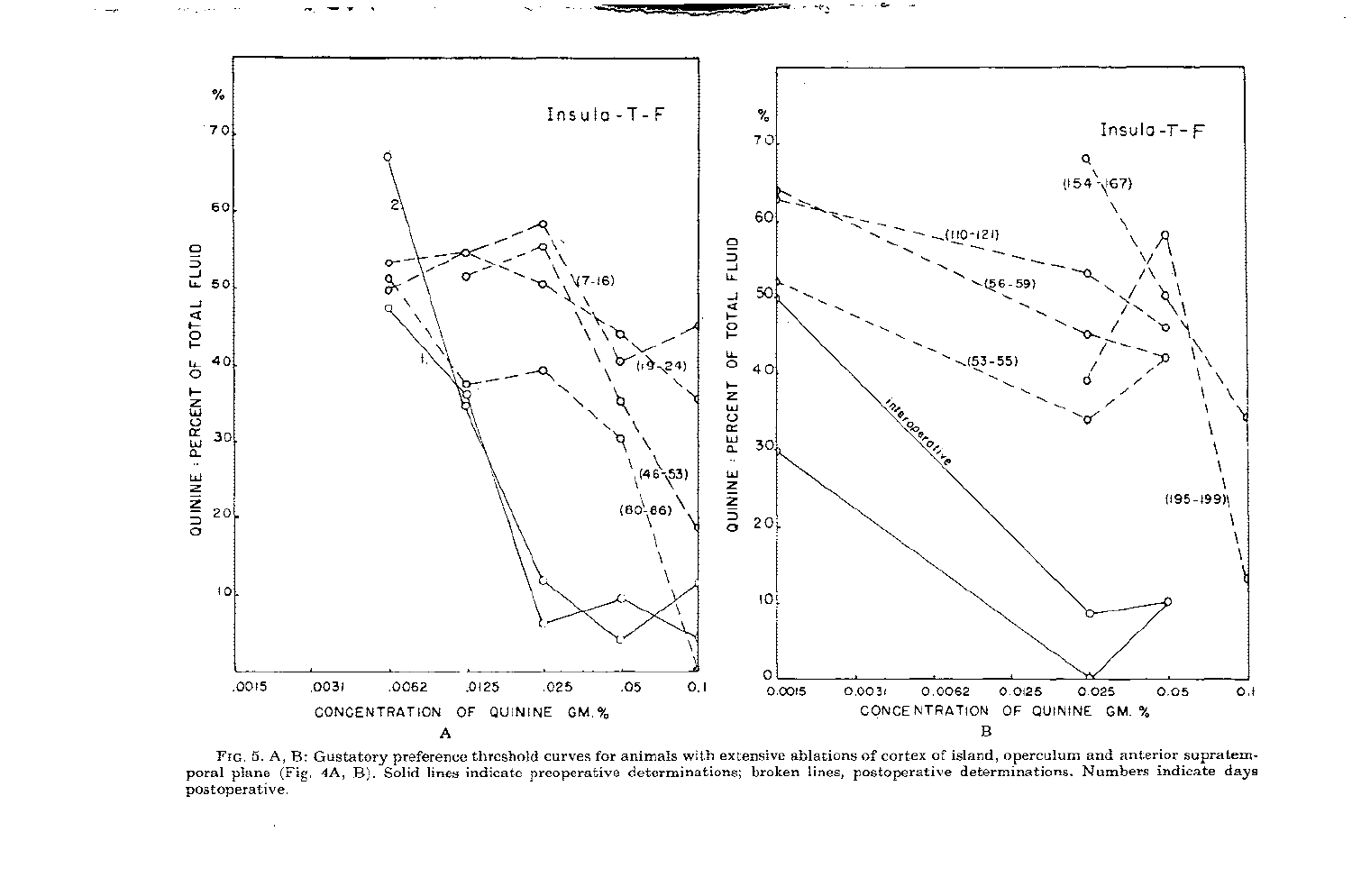

FIG. 6. Representation of brain of monkey with ablation of opercular and island cortex. Reconstructions and representative cross sections indicated as in Fig. 2. Stippled area in reconstruction indicates undercutting lesion which presumably extensively interrupts fibers from operculum and island. Gustatory preference threshold curve for this animal shown in Fig. 7.

tern. For visual processes it has been shown that ablation of the inferior occipitotemporal cortex without invasion of the geniculostriate system produces deficits in performance and learning of a variety of visual discriminations without concommitant field defects  $(1, 2, 4, 9, 14)$ . It is likely that, for gustatory processes, the dissociation of change in dietary habits and change in quinine acceptance thresholds has a similar basis. Thus, anteromedial temporal cortex serves gustatory discriminative mechanisms (2, 13) while anterior sylvian (opercular, insular, and anterior supratemporal) cortex serves more "primary" gustatory functions.

### **SUMMARY**

1. Pre- and postoperative determinations of acceptance threshold for quinine hydrochloride solution were made in six immature monkeys.

2. The surgical procedure consisted of ablation of the cortex of the anterior part of the Island of Reil, the operculum, and the anterior supratemporal plane. Three animals received extensive though incomplete ablations involving all these loci; three other monkeys received more restricted lesions limited to the anterior portion of the island, island plus supratemporal or, island plus opercular cortex, respectively.

3. Only the more extensive ablations of opercular, island and supratemporal cortex resulted in ageusia. Some lowering of acceptance threshold, however, followed ablation of opercular plus island cortex, but no such low-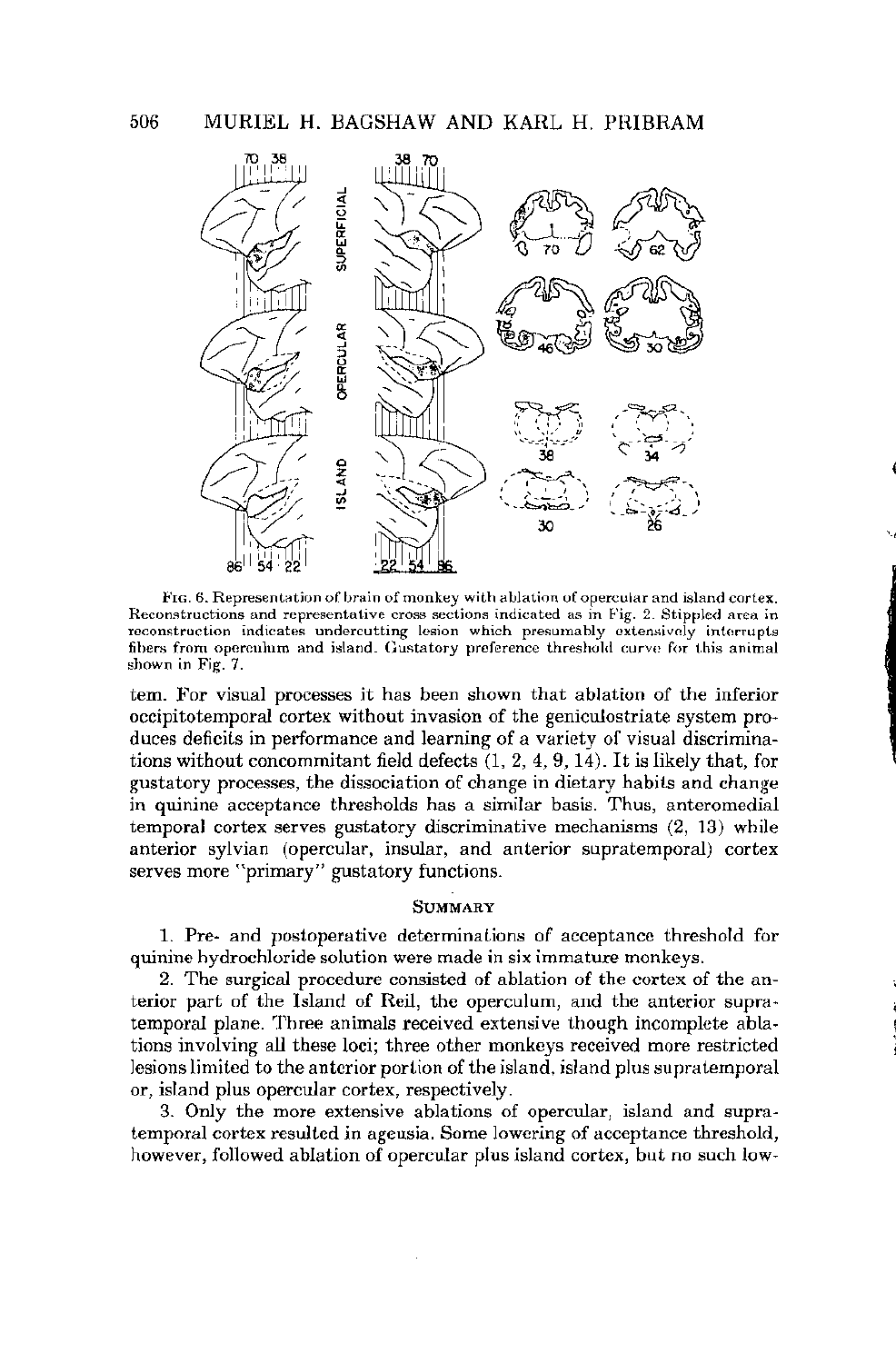

FIG. 7. Gustatory preference threshold curve for animal with ablation of insular and opercular cortex (Fig. 6). See legends for Figs. 3 and 5 for explanation.

ering followed ablation restricted either to island or to island plus anterior supratemporal plane.

4. These data, added to those obtained by Patton, can be made understandable by using an analogy to cerebral mechanisms in vision. As for vision, total incapacity results only from the most extensive involvement of the "primary" projection system. For gustation, therefore, it may be inferred that the "primary" cortical representation includes the cortex of the operculum, insula, and anterior supratemporal plane. As in vision, however, a cortical "macula" may be present. For gustation, this "macula" seems to be focussed on the junction of the frontal operculum and the anterior insula.

5. Continuing the analogy to vision, certain discrepancies in previous interpretations can be resolved. **In** vision, a dissociation of mechanisms of